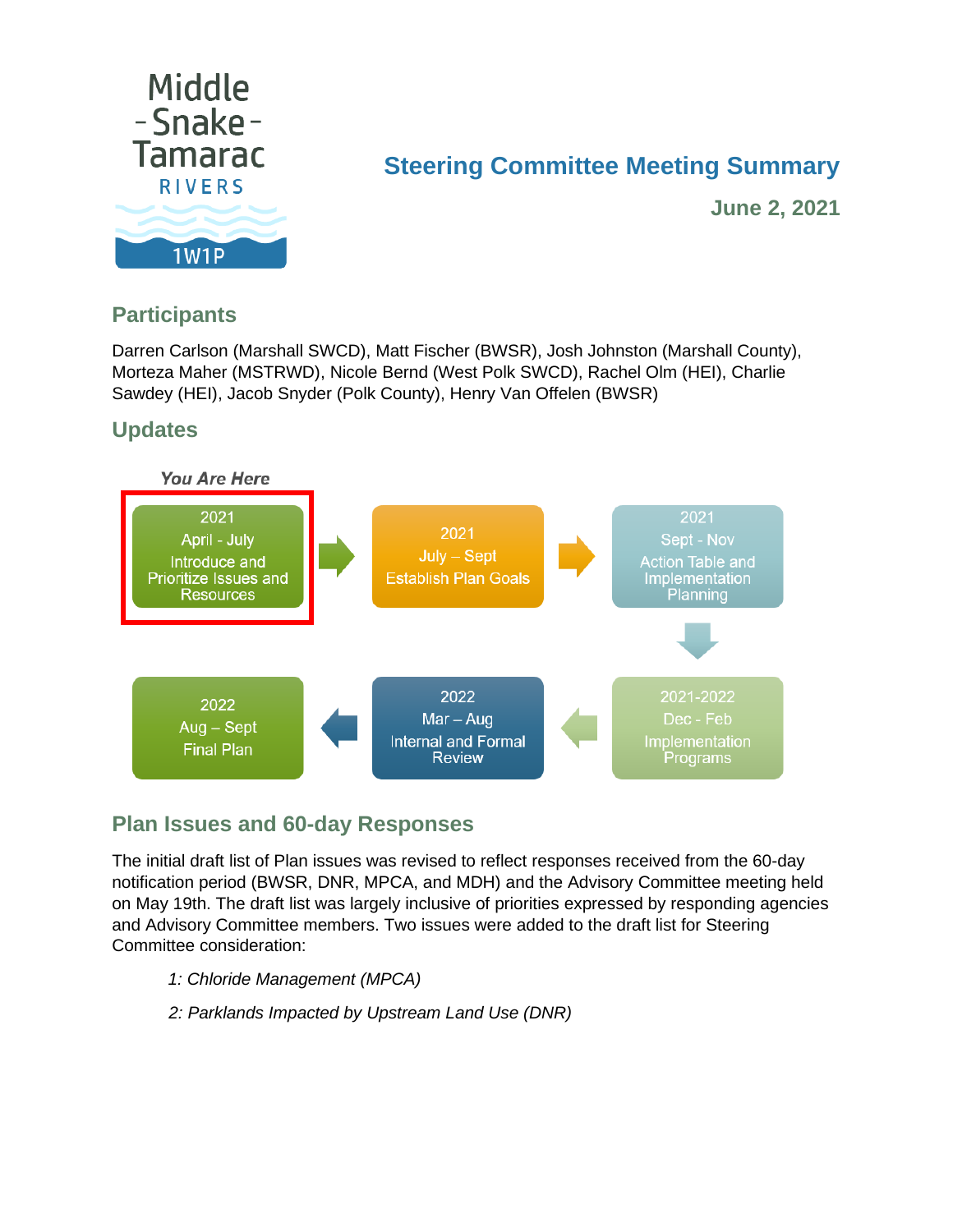### **Issue Prioritization**

An Issue Prioritization summary document was presented to the Steering Committee. This document included draft issue statements and resource maps for four resource categories:

- *1. Surface Water*
- *2. Land Stewardship*
- *3. Habitat*
- *4. Groundwater*

The Issue Prioritization summary document was used to orient the Steering Committee about which specific issues may be impacting one planning region more than another, which in turn will aide in prioritizing issues by planning region. Following review and discussion about the document, the Steering Committee was asked to identify the top 6 priority issues for each planning region using Google Forms. Issues receiving the most votes by planning region are indicated below. The results of this survey are also attached.

- *Headwaters: Contaminants in Groundwater (3); Excess Bacteria (3); and In-channel erosion and channel instability (3)*
- *Lower Tamarac: Flooding (5)*
- *Lower Middle: Flooding (5)*
- *Snake River: Inadequate drainage of agricultural land (5); Flooding (5)*

The results of this survey are an initial "temperature check" from members of the Steering Committee. Based on outcomes, two issues will be changed:

- *1. Chloride issue was moved to an emerging issue and*
- *2. Terrestrial wildlife was grouped with native prairie conversion.*

Issues will be formally prioritized for each planning region by the Steering Committee during the July 7<sup>th</sup> meeting, when the Steering Committee can also consider outcomes from the Advisory Committee prioritization and the public kickoff. Priority issues will then be brought to the Policy Committee for approval.

#### **Public Kickoff Meeting**

The purpose of the kickoff meeting is to inform the public about the process and to gather public input on three main items: identifying issues, prioritizing issues, and prioritizing areas of concern. To gather public input, the following methods will be used:

- 1. To identify issues: sticky notes in person and Jamboard remotely
- 2. To prioritize issues: public survey, printed and online
- 3. To prioritize areas of concern: large-scale maps to circle problem areas

A PowerPoint to introduce the planning process will be given at the meeting. The Land and Water Resources Narrative (LWRN) will also be available (printed) for those attending in person.

- **When**: Wednesday, June 23rd from 9:00- 11:00 AM
- **Where**: Warren Courthouse with remote log-in options